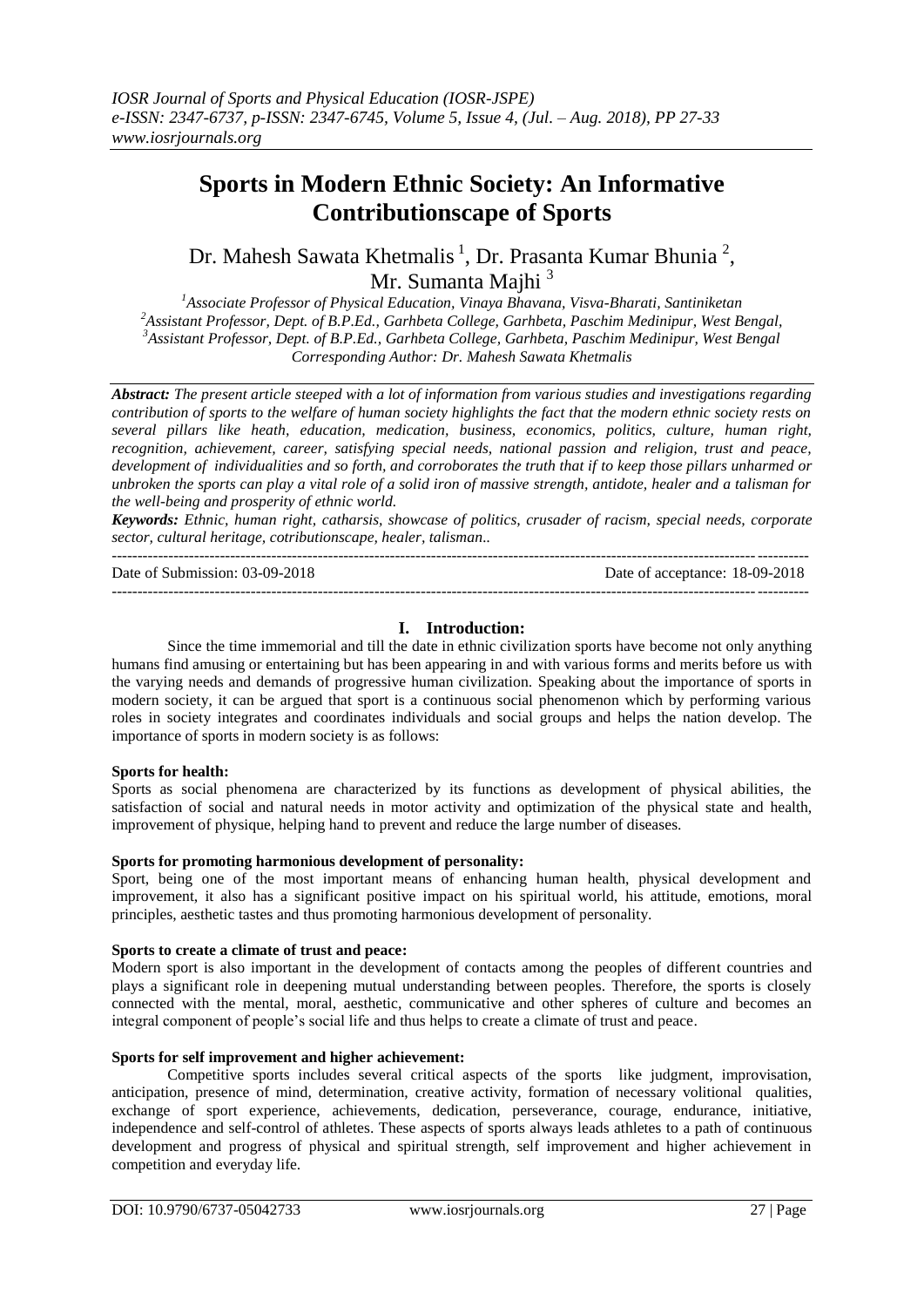#### **Sports, a national passion and religion:**

Indeed, the phenomenon of sport has a powerful socialization force. Politicians have long considered the national sport as a hobby and are able to unite the community with a unified national idea, filled with a kind of ideology, people's desire to succeed, to win. In the U.S., for example, the sport in 60-s was declared as a national passion and a model of American society and since 70 - 80-s the sport in the U.S. has become "the second religion", believed by most Americans and uprooted the so-called psychological barrier in public attitudes through physical activity.

#### **Sports, a way of life:**

Athletic endeavours, both amateur and professional, have a tremendous economic, political and cultural influence on our society. Watching and playing sports provide ways to escape the stress of our daily lives and come together as a community. Hosting sporting events can boost tourism and revenue for a city. Sports in society can even influence our understanding of gender roles and socio-economic issues, and can help frame city, state and national identity.

#### **Sports, a human right:**

In fact, sports in society are so vital that the United Nations (UN) has declared them a human right: "Sport and play are human rights that must be respected and enforced worldwide; sport has been increasingly recognized and used as a low-cost and high-impact tool in humanitarian, development and peace-building efforts."

#### **Sports, a means of catharsis:**

The subdued tendencies in human mind, which are unable to get revealed outside normally try to get satisfaction partly through sports. Eliminating detrimental instincts by means of sports the social approved tendencies or instincts are accepted, e.g. by encouraging bellicose children in various combative games like judo, karate, boxing, wrestling, "lathi" etc. their natural instincts are given social acceptance.

#### **Sports, a showcase of politics:**

The games are a showcase of country's ability. The Olympics are now the biggest peacetime event in modern history and one of the best ways for a country to get international attention. Indeed the Olympic Games are marketed as being "above politics" that makes them so attractive to the politicians. The games are often riddled with politics in a variety of ways. They partly designed that way – countries will compete on the sporting field rather than the battle field. Young men will be trained to be athletes rather than to be warriors. Communist countries used the games as a way of showing their superiority of the communist way of life and put a great deal of funding and training into preparing athletes. China used the 2008 Games to its supreme position in the world, thereby replacing the US in sports as well as economics. Major recurring political issue in games is participation. Many Olympics have been hindered by some countries staying away or being kept away. In 1920 Austria, Bulgaria, Germany, Hungary, Turkey were all banned from taking part because they were all on the losing side in World War I. Japan, West Germany and East Germany did not attend the 1948 London Games. Meanwhile Japan used the 1964 Games in Tokyo as a way of showing the progress of recovery from the war. Another linkage between the Olympics and politics is as regards election campaign during the games. In 2004, President Bush for his re-election in November ran advertisement in favour of his military campaign in Afghanistan that Afghan women were competing in the Olympics – for the first time in their country" history where the previous Islamic Governments had banned women from doing so. The Olympics are often used by the politicians as their informal "summit conferences" where the privately discuss outside the media spot light the matters of mutual concern and improve ties between their countries.

#### **Sports against racism:**

Sport brings together millions of people regardless of their sex, colour, gender, age, nationality or religion, and has thus it can be an ideal and potential platform to foster inclusion, acceptance of diversity and mutual respect while combating racism, discrimination and exclusion. This potential of sports to convey human values is of increasing interest for the European Union (EU). Against this background, the European Union Agency for Fundamental Rights (FRA) has carried out research in the field of racism, discrimination and exclusion in sport and is taking several measures like establishing of effective monitoring systems; the launching of awareness-raising campaigns; the implementation of diversity management programmes; the critical assessment of legal and administrative barriers to equal participation in sport and the encouragement of athletes, players, officials and fans to take a public stance against racism and related intolerances. In regard to "sports against racism" we can recall the South African crusader of racism, Nelson Mandela"s eloquent speech: "Sport has the power to change the world, it has the power to inspire, it has the power to unite people in a way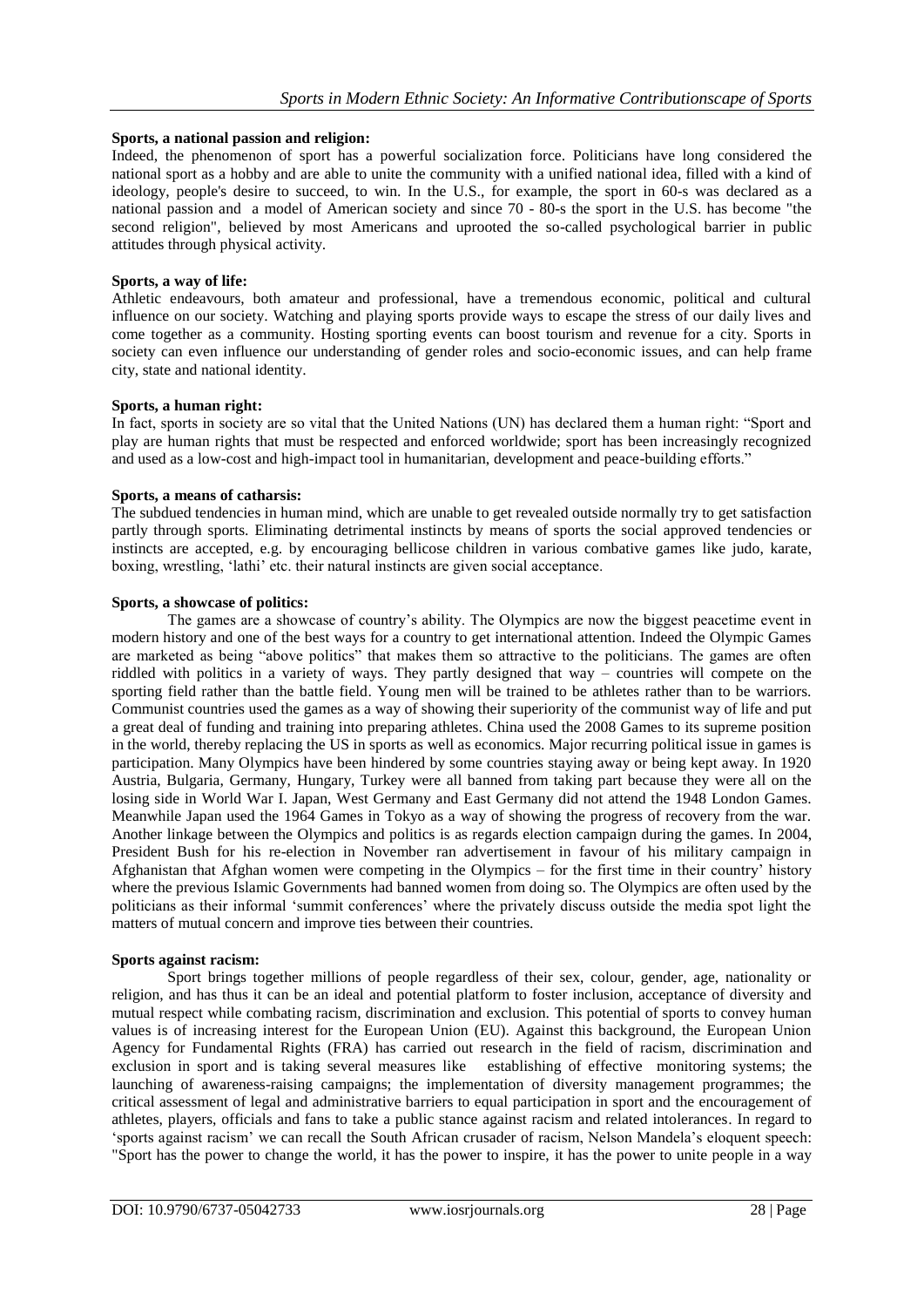that little else does. Sport can create hope. It is more powerful than government in breaking down racial barriers.".

#### **Sports, a social contract for recognition:**

Man is a social being. Man is gregarious by nature. Many theorists opine that man plays because he wants to achieve social establishment and recognition, keep up sociability, make social mix ups with different peoples, increase friendship and after all to pave a path of social bond with each man in society.

#### **Sports for children and adolescents:**

The benefits of sports in the development of children are well documented. An Ad Hoc Committee on Sports and Children said that the potential benefits from sports to children and adolescents includes the development of healthy physical and social skills, development of fine motor skills, improved health and sportspecific fitness. This is particularly true for adolescents who are physically or emotionally challenged. Playing cards and board games also benefit teens, providing a quiet and yet competitive outlet where they can interact with their peers or older family members in a positive manner.

# **Sports for adults:**

According to the Centres for Disease Control and Prevention adults need 150 minutes of moderateintensity aerobic activity each week, coupled with muscle-strengthening exercise at least twice a week. One of the ways to accomplish the least part of these goals is to play sports such as tennis, basketball or racquetball. All of these would qualify as aerobic activity while they (sports) also allow us to compete and have fun. Participating in indoor games such as chess, checkers and board games with family and friends also provides a social interaction that helps relieve the stresses of daily life.

#### **Sports for senior citizens:**

Senior citizens stand to benefit the most from being involved in sports and exercise. Increased cardiovascular endurance, better balance and flexibility, and a reduction in the effects of illnesses are a few of the benefits. Some not-so-obvious benefits are better sleep at night, a boost in self-confidence and a better mood, as well as preventing memory loss and a decline in cognitive abilities. In addition, a study conducted by psychology professor Arthur Kramer of the University of Illinois found that playing a strategic video game improves older adults' memory, reasoning ability and cognitive functions.

#### **Sports for education:**

In the era of child centric education process many thinkers, educational boards, councils and authorities of different states and countries ponder over the fact that if to make pupils healthy and wealthy or to make the all round development of personalities or to satisfy the aim of education there is no alternative to mainstreaming physical activities and sports in educational set-ups. So sports and activities in different shapes like Physical Education, Movement Education, Movement Science, Kinesiology and so forth are being incorporated to school, college and universities of different parts of the world as one of the regular subjects in respective curricula. This context may be cited with many examples like Central Board of Secondary Education (CBSE/Circular No.Acad-10/2018) in India has decided to mainstream Health and Physical Education for classes IX to XII with the aim of holistic development of the child, leading to a well balanced individual in all walks of life; the United States Department of Education( Office for Civil Rights) declared on January 25, 2013 that athletics at all education levels are an important component of an overall education programme as this opportunity provides important health and social benefits to all students, particularly those with disabilities; the Department of Education Reforms at the University of Arkansas found in a research that tend to fare significantly better both in school and in later life and also found that the schools that offer more sports and field more successful teams produce higher test scores and graduation rates; In most of the schools of the countries like Singapore, Malaysia, Philippines, Indonesia of Asia Continent the students ranging from Kindergarten to High Schools have Physical Education with different sports and activity exposures: football, futsal, rounders, volleyball, basketball, netball, captain ball, cricket, badminton, golf, tennis, squash, shooting, fencing, skateboarding, sepak takraw, gymnastics, martial arts, kho-kho, kabaddi, and a series of fitness tests like pullups/inclined pull-ups for girls, standing broad jump, sit-ups, sit-and-reach and 1.6 km for primary (10- to 12 year-olds) /2.4 km for secondary and junior college levels (13- to 18-year-olds), integrated with their curriculum; In [Australia,](https://en.wikipedia.org/wiki/Australia) Physical Education was first made an important part of the curriculum in Government primary and secondary schools in 1981; in North America, [Naperville Central High School](https://en.wikipedia.org/wiki/Naperville_Central_High_School) first implemented a before-school (Zero Hour) Physical Education class, the state of [Illinois](https://en.wikipedia.org/wiki/Illinois) conducted a Learning Readiness Physical Education (LRPE) programme based on a research showing that the [students](https://en.wikipedia.org/wiki/Student) who are physically fit are more [academically](https://en.wikipedia.org/wiki/Academics) alert and experience growth in [brain cells](https://en.wikipedia.org/wiki/Brain_cell) or enhancement in [brain](https://en.wikipedia.org/wiki/Brain) development, in British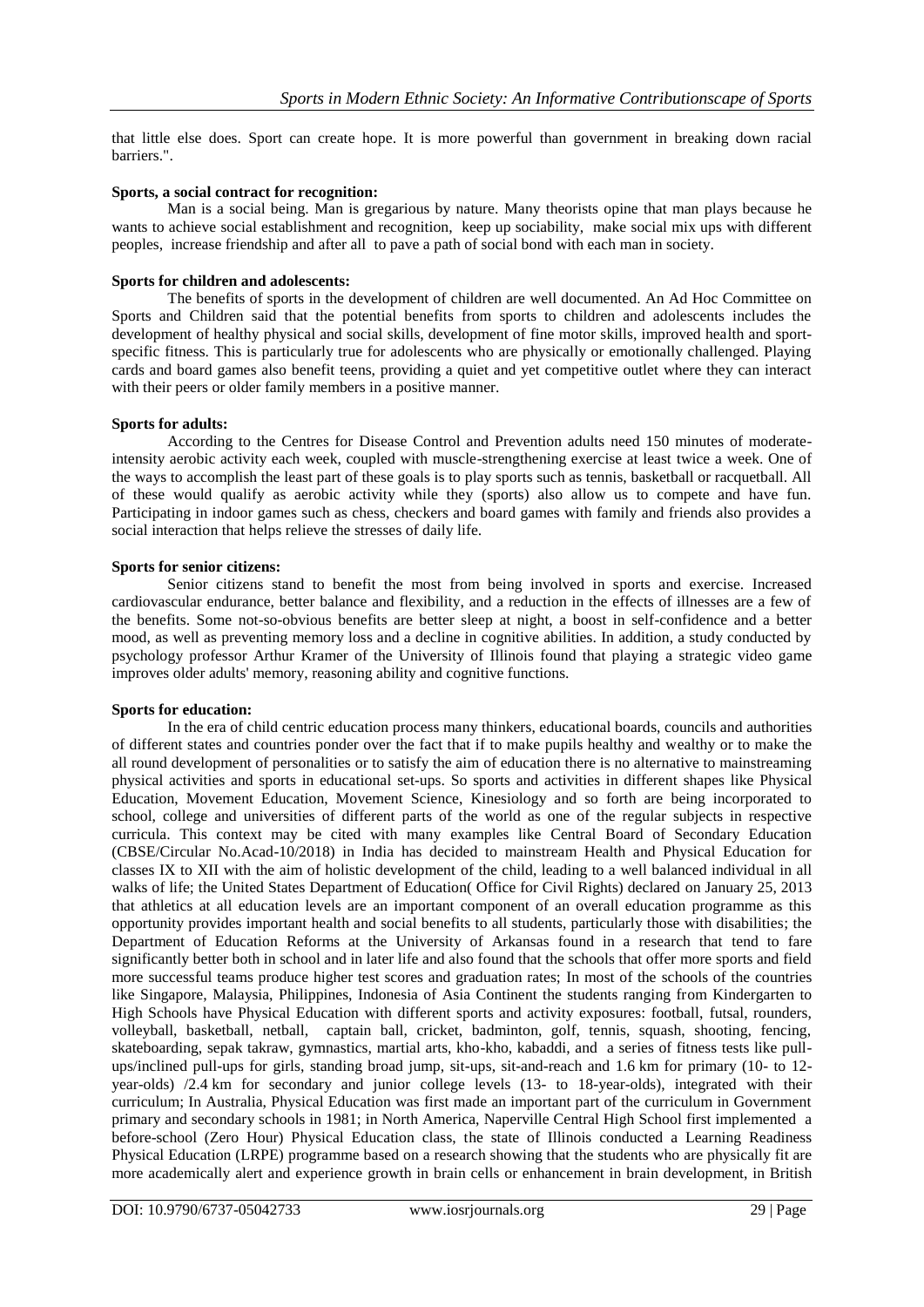Columbia and Ontario, Canada the Government implemented a Daily Physical Activity policy (daily five times a week) in Elementary Schools where the students with special needs also are provided with opportunities to participate in a minimum of twenty minutes of sustained moderates to vigorous physical activity; in the United States, the goal of Physical Education is to "develop physically literate individuals who have the knowledge, skills and confidence to enjoy a lifetime of healthful physical activity."; in most of the countries like Portugal, Scotland, England, Wales, Poland etc. in Europe the pupils are expected to join Physical Education workouts of the period of at least 2 to 3 hours a week.

## **Sports, a job career:**

Career opportunities in the sports industry are not limited to those with athletic prowess; there is a wide range of positions in the field for non-athletes too. The prospects in sports-occupational areas are increasing as more people play and watch sports. At one time these opportunities were only open to men. After Title IX became law in 1972, more opportunities became available for women to pursue sports-related degrees and then to move on to the workplace. Even females are moving into male-dominated job areas. However that the importance of sports we better realize when it opens to all such career opportunities as of exercise physiologist who can work with wellness, training, testing and research; sports trainer who may be personal trainer, strength and conditioning coach or fitness instructor; sports medico, a medical practitioner; sports physiotherapist, a rehabilitator of injured athletes ; sports dietitian, a professional with the career mixing food and athletes; sports coach to help athletes improve their performance and to chalk out the blueprint of sports strategies; sports educator to teach the youngsters sports, health and fitness; sports official for umpiring or refereeing games and sports; sports psychologist who probes into the minds of athletes; sports bio-mechanist to analyse the man in motion; sports journalist who writes about what we like to watch; sports administrator who is a facility manager to work with any sport as an assistant; sports photographer who shoots different sports actions and brings them into limelight; sports marketing agent to advertise and commercialise sports; fitness products seller to deal in fitness apparatus and other products in fitness industry; and so forth.

## **Sports for the people with special needs:**

Sports can play a key role in the lives and communities of people with special needs or disabilities, the same as it can for people without a disability. There is a wealth of evidence to support participation in sport and physical activity for people with a disability concerning trends, barriers and benefits of participation. Over the past three decades, numerous studies have revealed that physical activity and sport participation result in improved functional status and quality of life among people with selected disabilities. Allowing them to have equal access to sports can enhance their gross motor skills, social and communicating abilities, as well as improve their overall health and well-being. Children with special needs will mature physically, socially and emotionally when participating in a recreational activity. Various non profitable sports organizations in India and abroad are working with the mission of promoting healthy and wealthy lives for the people with special needs. For example, the Adaptive Sports Foundation (ASF, 1984) provides profound and life changing experiences for children and adults with physical and cognitive disabilities such as paralysis, autism, amputation, cerebral palsy and traumatic brain injury. This foundation offers them various seasonal sports and recreational programmes like alpine skiing and snowboarding (winter programmes), and golf, recreational and competitive canoeing and kayaking, cycling, stand up paddle boarding and personal fitness (summer military programmes) and also prepares athletes for Paralympic and Special Olympic competitions. Arizona Disabled Sports, a Gold Level US Paralympic Sport Club has the vision is of creating opportunity and empowering individuals of all abilities through sports and recreation. It's mission is to "Let no one sit on the sidelines." A wide variety of activities are offered this organization, including weekly sports and recreation programs, special interest classes, social activities and summer camp. Founded in 1999, the National Center on Health, Physical Activity and Disability (NCHPAD), a public health practice and resource center seeks to help people with disability and other chronic health conditions achieve health benefits through increased participation in all types of physical and social activities, including fitness and aquatic activities, recreational and sports programs, adaptive equipment usage which are at a glance: Alabama 504 inclusive activity campaign, alpine skiing, ambulatory basketball, archery, beach ball activities and games, beep baseball, boccia, goal ball, hearing impaired hockey, creating a specific exercise program for athletes with disabilities, hosting a wheelchair rugby tournament, power soccer, quiet please, volleyball ,table tennis, target shooting, water skiing, wheelchair basketball, wheelchair football, wheelchair rugby, wheelchair softball, wheelchair tennis and more.

#### **Sports, a therapy:**

Sports and injury are the juxtaposed events. If there is sports, naturally there is injury behind, and if there is injury there is sports as a therapy. The therapeutic dimension of sports is not open to the injured athletes only but to the sedentary patients also as there may not be any alternative to exercise and sports therapy for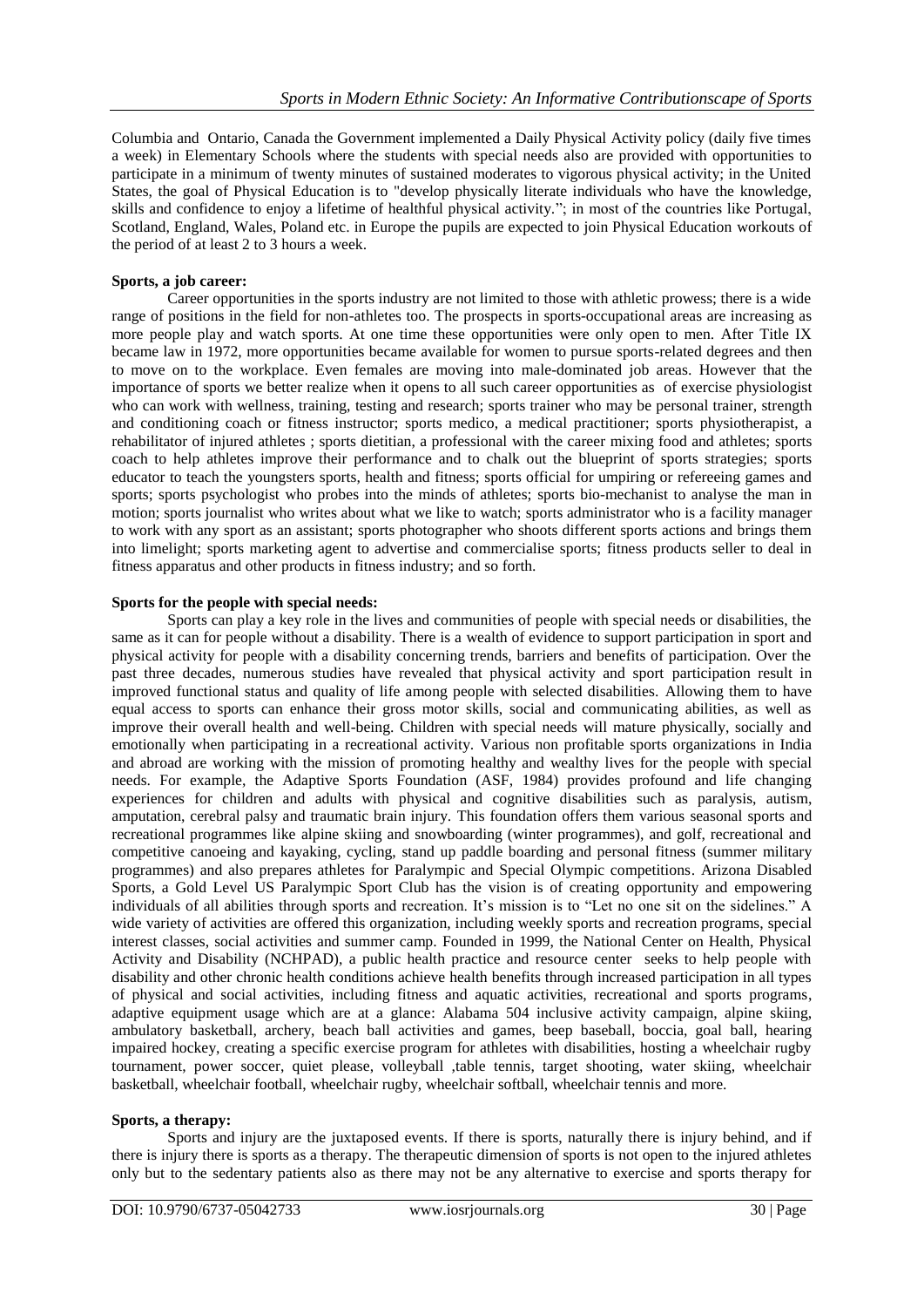speeding up the healing from some common injuries like back injuries, ankle and foot injuries, knee injuries, hip injuries, wrist injuries, elbow injuries, shoulder injuries and so forth after its acute phase. A common misconception is that sports therapists only work with professional athletes - this is not true. No matter what one"s occupation is (or one"s sporting ability), if one"s injury is sports/exercise related, a sports therapist will look to help one. After all the sports therapists, physiotherapists and other medical practitioners – all are the health care professionals who may refer patients to one another as and when required. A number of techniques like massage, mobilization, myofascial release, electrotherapy, hyper and hypothermia (hot/cold treatment) etc. the sports therapy commonly utilizes to help ease pain and encourage recovery. A number of evidences we can have in favour of what sports and recreation can do in the world of therapy. A 2010 study in the journal of Strength and Conditioning Research found that even a 30-second massage improved hip-flexor range of motion. Another study conducted by Margaret Jones, Ph.D. of the American College of Sports Medicine, demonstrated a notable trend toward decreased muscle soreness in the athletes who received massage either before or after exercise. For anyone participating in regular physical activity, sports massage therapy every week or two may be a great addition to one"s normal regimen. Therapeutic outdoor recreation programs - from skiing and golfing to biking and hiking - are helping individuals with disabilities build the confidence and physical skills. The American Therapeutic Recreation Association (ATRA) has defined sports and recreational activities as the use of treatment services to persons with illness or disabling conditions. According to the U.S. Bureau of Labour Statistics (BLS), [recreational therapists](http://www.bls.gov/ooh/healthcare/recreational-therapists.htm) plan, direct, and coordinate activities such as sports and outdoor recreation, arts and crafts, or dance and movement to help people with various disabilities reap the social, emotional, and physical benefits of participating in those activities. Dr. A. Ronald Peterson, [Physical Therapist](http://www.southuniversity.edu/nursing-and-health-professions-programs/physical-therapist-assisting-degrees-29011.aspx?source=SOSRC)  [Assisting](http://www.southuniversity.edu/nursing-and-health-professions-programs/physical-therapist-assisting-degrees-29011.aspx?source=SOSRC) at South University, West Palm Beach said, " The beneficial effects of therapeutic recreation still have a place in the treatment of diseases, not only of sedentary lifestyles, but also of other conditions which plague the population.". Disabled Sports USA offers sports rehabilitation programs like water sports, summer and winter competitions and fitness events to anyone with permanent disabilities - visual impairments, amputations, spinal cord injury, dwarfism, multiple sclerosis, and other neuromuscular and orthopaedic conditions; Bradford Woods, an auxiliary enterprise of Indiana University offers therapeutic programs including canoeing, waterskiing, scuba diving, swimming, archery, soccer, basketball, arts and crafts, music, high and low ropes courses and a dozen of medically specific camps for people with down syndrome, sickle cell anaemia, physical disabilities, craniofacial differences, autism, and cancer. Therapeutic recreation gives individuals including children, elderly persons, military veterans with disabilities requiring physical and mental health services an opportunity to use their abilities to see some tangible results from their efforts. War-fighter Sports, one of Disabled Sports USA's programs offers sports rehabilitation programs to wounded military service members who were injured in the Iraq and Afghanistan wars. All the evidences upholds the fact that sports and activities are such an aspect of healthcare that is concerned with the prevention of injury and the rehabilitation of the patient back to the normal or optimum levels of functional, occupational and sports specific fitness, regardless of age and ability.

# **Sports in the corporate sector:**

A Corporate Sector is a section of society consisting of companies or industries or business houses. They are the industrial development side of our society. They contribute to national income generation, infrastructural growth and development of the economy. In the 21<sup>st</sup> century world sports has become an inestimable investment of the corporate sectors for globalizing their products or business and thus globalizing their own identity in competition market and alongside the popularity and values sports are reaching every nook and corner of the globe. The growth of sports for life has been increased with the development of the corporate games. At Toronto Canada late in 1985 Dr. Maureen Johnston, the founder of the World Masters Games conceived the idea of the World Corporate Games where everyone of every age and ability gets the chance to play sports on a worldwide basis, represents a team, carry the colours (flag) of the Games and becomes proud to be a part of a multisport festival for businesses, organizations, institutions and societies of every size and kind. Dr. Johnston founded Sport For Life, a company dedicated to bringing global sport competition within the reach of everyone. San Francisco, the business centre of California backed the concept from the beginning. The 1st World Corporate Games was staged in 1988 and was an instant success. Subsequently different corporate games came into existence worldwide. Some of which are: 1st Winter World Corporate Games in USA in 1991; 1st Australian Corporate Games in Sydney in 1993; South American Corporate Games in 1997, Montevideo, Uruguay; Arabian Corporate Games in 2009, (renamed as Abu Dhabi Corporate Games, 2012); World Corporate Cup of Soccer first staged with Manchester United in 2008; Europe Corporate Cups of Dragon boat, Netball and Soccer in the UK, Bucharest and Romania. The Licenses of World Corporate Games have been granted to organizations in Mexico, Romania, France, Bermuda, South Africa, New Zealand, India, Japan, Canada, Ecuador, Peru, the USA and many other interesting places throughout the world from Okinawa to Pakistan. This has led the corporate sectors to form the Worldwide Corporate Sport Community. In 2017 more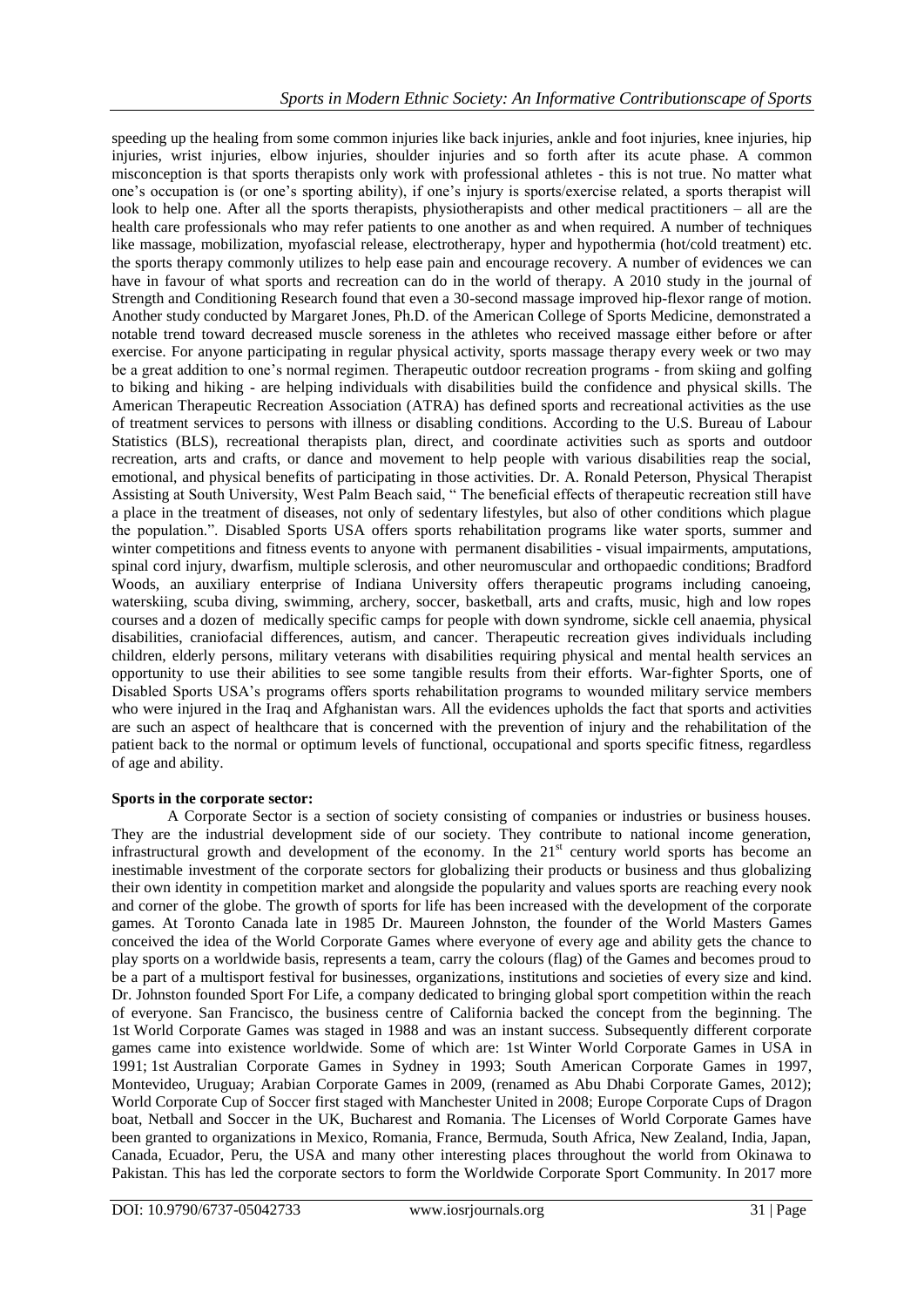than 20 major annual events were well-established on the sporting and business calendars of the world, in addition to the World Corporate Games in Houston, Texas, USA. These are the world"s best team building events for business, organizations and institutions of all types and kinds - the Ultimate Mix of Sport, Business and Tourism. More and more competitors, companies and organizations are enjoying the vast array of benefits delivered by the Worldwide Corporate Sport Community**.** The Corporate Games and Cups as part of the Worldwide Corporate Sport Community are a truly global movement of "Weekend Sports Warriors" - those everyday athletes who get fit for business and for life through participation in sport, achieving benefits that can last a lifetime. Building employees' confidence and loyalty; integrating management and workforce at every level; reaching new clients, new business and new customers; enhancing awareness of the company"s name, product, service, or presence in the community; making health, fitness, fun and bond among members in organization; developing contacts with leaders and representatives of national and multinational business; holding company meeting and conferences in different cities and after all achieving all types of corporate success – all these are the benefits the corporate world gets from sports.

## **Sports, a cultural heritage of mankind:**

Culture represents humanistic entity in terms of values, beliefs, thoughts, creeds, customs, traditions of a community or communities, and the term heritage is something that left from the past to the present and from the present to the future with proper modifications. Heritage makes proper link between the past and present. So, cultural heritage denotes a significant idea or practice having the continuity through passage of time from one generation to another. Games and sports are considered a culture and many nations have accepted it as their cultural heritage because games and sports have been existing as a socio- cultural phenomenon shaping human character and personality in their own characteristic style since the dawn of ethnic civilization i.e. games and sports are as old as our civilization. These are the physical activities including running, jumping, throwing, swimming, fishing, fighting etc., and long ago our ancestors had adopted them for their existence. These activities were used to fulfil their basic needs and most of which were modified and used for playing and recreation slowly with the changes of time, e.g. running, jumping, throwing fighting, etc were modified into games and sports like athletics, wrestling etc.. A number of examples to show that a number of activities have been passed to us as games and sports by our ancestors can be mentioned, e.g. killing of animals by stone, rod and arrow for their food, has been changed into games like shot put, javelin throw and archery. Games and sports are the pride of nation and every country tries to protect its culture. All great civilizations like the Greek, the Chinese, the Egyptian, the Indus Valley etc. by and large attached great importance to physical activity and sports for defence and security, recreation and relaxation and human aspirations for achievement. Olympics, the world mega sports festival in the form of culture of Pan-Hellenic National Festival carry with them a strong appeal for the amalgamation of diverse cultures and for the development of universal brotherhood. Culture without games and sports is valueless because the systems of physical activity and traditions of sport began as a sequel to the collective thought process of the communities at some points of their existence. Outdoor sports reflect a great legacy of the European culture, gymnastics does the same of Scandinavians and Roman culture, martial arts of China and Japan, and yoga of India. Since savage life games and sports have been lifting man above geographical, racial and ethnic boundaries. They uphold throughout history the cherished values of life such as co-operation, co-existence, humanism, morality, brotherhood etc..They have taught man how to be human and human even under the worst of the circumstances and reflect human achievements, ideals, excellence both on the field of play and on the wide canvas of life. With the instincts of construction and curiosity the humans desired thousands of sports to satisfy their urge for excellence. The unchanged and universal spirit of Olympics is the development of man to fullness in body, mind and spirit. Sports and games are no prized possession of a nation; they belong to mankind. If culture means what we love most and cherish best then certainly play, sports and physical activity are a true mirror of our culture – the culture of mankind as a whole in true spirit of term.

# **II. Conclusion:**

All the facts above in the present article are the contributory scenario (cotributionscape) of sports to the welfare of human society and highlights the issue that the modern ethnic society rests on several pillars like heath, education, medication, business, economics, politics, culture, human right, recognition, achievement, career, satisfying special needs, national passion and religion, trust and peace, development of individualities and so forth, and corroborates the truth that if to keep those pillars unharmed or unbroken the sports can play a vital role of a solid iron of massive strength, antidote, healer and a talisman for the well-being and prosperity of ethnic world.

# **References**